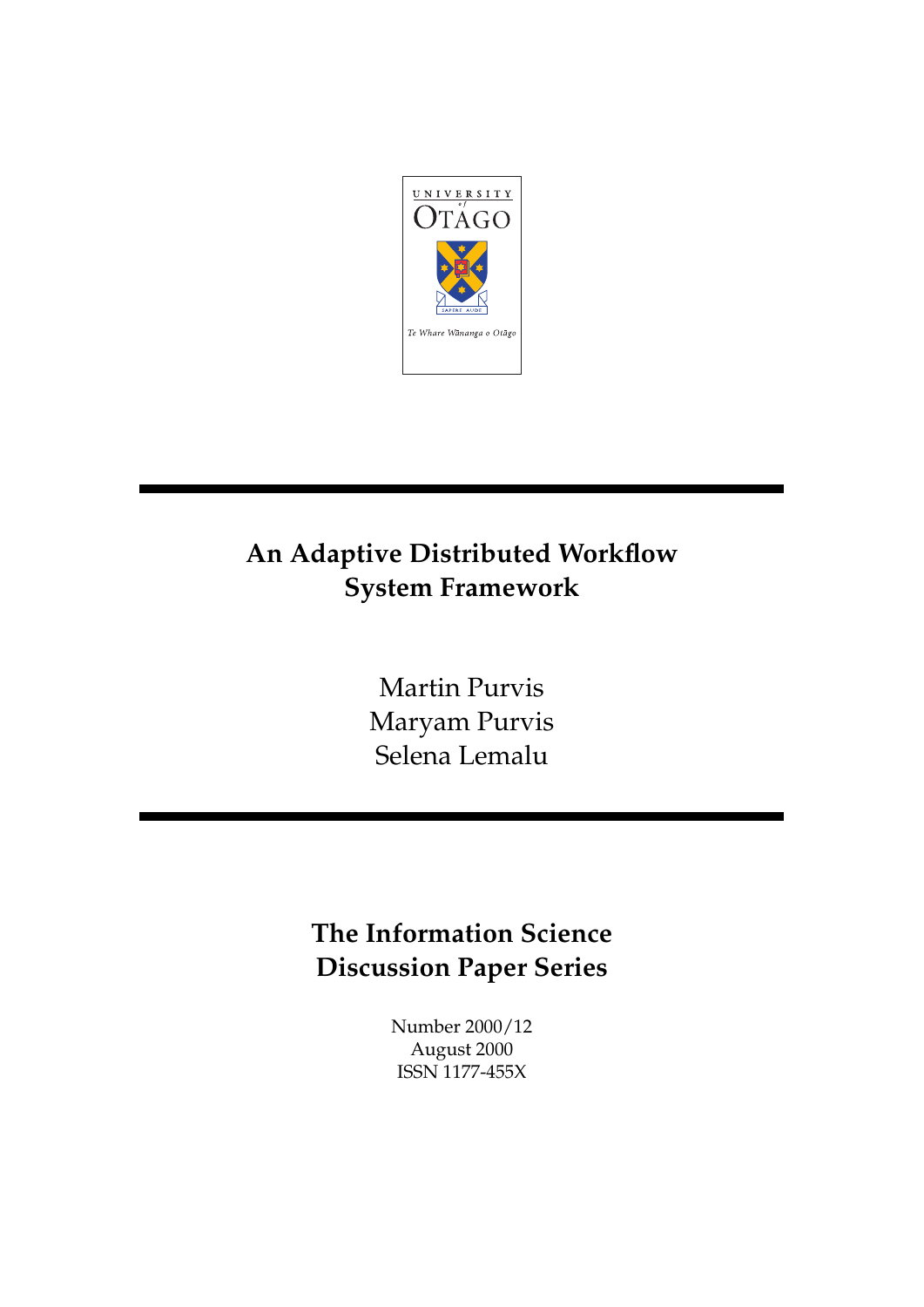# **University of Otago**

## **Department of Information Science**

The Department of Information Science is one of six departments that make up the School of Business at the University of Otago. The department offers courses of study leading to a major in Information Science within the BCom, BA and BSc degrees. In addition to undergraduate teaching, the department is also strongly involved in postgraduate research programmes leading to MCom, MA, MSc and PhD degrees. Research projects in spatial information processing, connectionist-based information systems, software engineering and software development, information engineering and database, software metrics, distributed information systems, multimedia information systems and information systems security are particularly well supported.

The views expressed in this paper are not necessarily those of the department as a whole. The accuracy of the information presented in this paper is the sole responsibility of the authors.

# **Copyright**

Copyright remains with the authors. Permission to copy for research or teaching purposes is granted on the condition that the authors and the Series are given due acknowledgment. Reproduction in any form for purposes other than research or teaching is forbidden unless prior written permission has been obtained from the authors.

## **Correspondence**

This paper represents work to date and may not necessarily form the basis for the authors' final conclusions relating to this topic. It is likely, however, that the paper will appear in some form in a journal or in conference proceedings in the near future. The authors would be pleased to receive correspondence in connection with any of the issues raised in this paper, or for subsequent publication details. Please write directly to the authors at the address provided below. (Details of final journal/conference publication venues for these papers are also provided on the Department's publications web pages: http://www.otago.ac.nz/informationscience/pubs/publications.htm). Any other correspondence concerning the Series should be sent to the DPS Coordinator.

> Department of Information Science University of Otago P O Box 56 Dunedin NEW ZEALAND

Fax: +64 3 479 8311 email: dps@infoscience.otago.ac.nz www: http://www.otago.ac.nz/informationscience/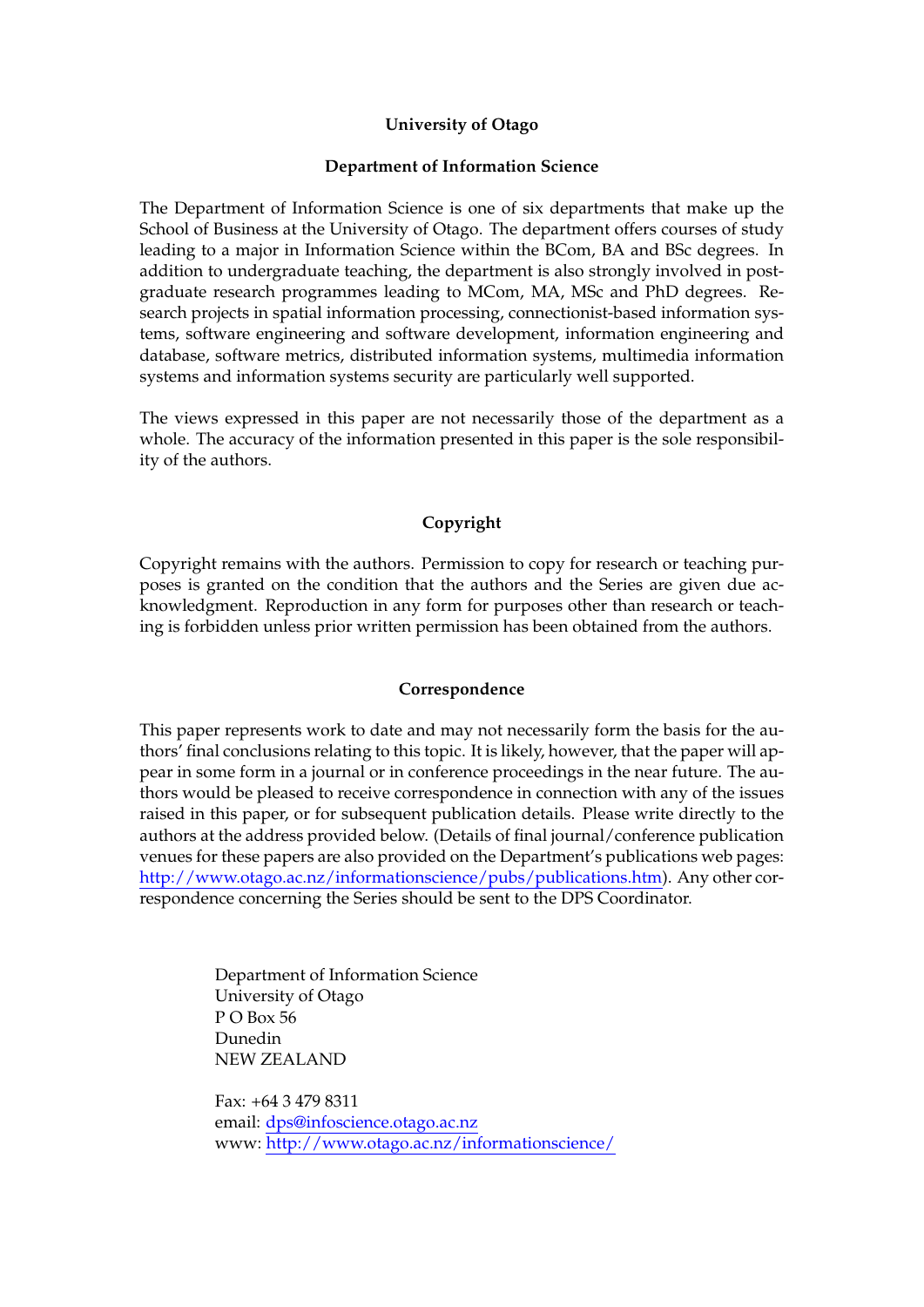# **An Adaptive Distributed Workflow System Framework**

Martin Purvis Maryam Purvis Selena Lemalu

*Department of Information Science University of Otago Dunedin, New Zealand {mpurvis, tehrany, slemalu}@infoscience.otago.ac.nz*

## **Abstract**

*Workflow management systems are increasingly used to assist the automation of business processes that involve the exchange of documents, information, or task execution results. Recent developments in distributed information system technology now make it possible to extend the workflow management system idea to much wider spheres of activity in the industrial and commercial world. This paper describes a framework under development that employs such technology so that software tools and processes may interoperate in a distributed and dynamic environment. Key technical elements of the framework include the use of coloured Petri nets and distributed object technology (CORBA).*

#### **Keywords**

Distributed systems, workflow, process modelling

## **1. Introduction**

In recent years developments in networking and telecommunications have opened up enormous opportunities for linking up disparate information sources and computational modules. This has led, on the one hand, to the development of distributed information systems that integrate dispersed information sources. On the other hand, considerable interest has been generated in the area of software interoperability: the linking of software modules to carry out complex computational tasks. An example of this second type of software integration is that of Workflow Management Systems, which provide support for the automation of business or industrial processes involving human and machine-based activities. By using such systems, organizations can accelerate throughput, reduce costs, and monitor performance of common, well-understood operational processes in their domain.

Existing workflow management software systems, however, are practical for only the most straightforward operational processes and are not necessarily suited for the current business climate. This is due to the fact that the current changing, globally competitive business and engineering environment has led in recent years to fundamental changes in the ways organizations themselves are managed and structured. The climate is increasingly marked these days by the need for rapid response to changing consumer demands, intense competition, and a rapidly evolving technical infrastructure [6]. Organizations that once were vertically arranged in hierarchical, bureaucratic structures are becoming increasingly decentralised into geographically distributed semi-autonomous business units so that they can respond more quickly and efficiently to changing market conditions. At the same time, business processes have become more complex, involving the concurrent participation of multiple and distributed functional units. (One example of such a business process is the software engineering process, itself, and we will discuss this example further on in this paper.) These changing conditions have led to the need for improved workflow management tools that are (a) adaptive to changing conditions and (b) provide assistance in the area of horizontal, cross-organizational management. The focus of this paper is on the development of such workflow management tools.

We note in general that the management of a business process has three basic stages: (1) design and creation, (2) the provision of resources, and (3) enactment. Of course there are great differences in the range of business processes, and they might be loosely scaled according to the following categories:

- *Administrative* repetitive, predictable processes with simple coordination rules
- *Ad-hoc*  processes that involve more human judgement, such as a sales process
- *Collaborative*  processes, such as system design, that are even less structured and require support for group work.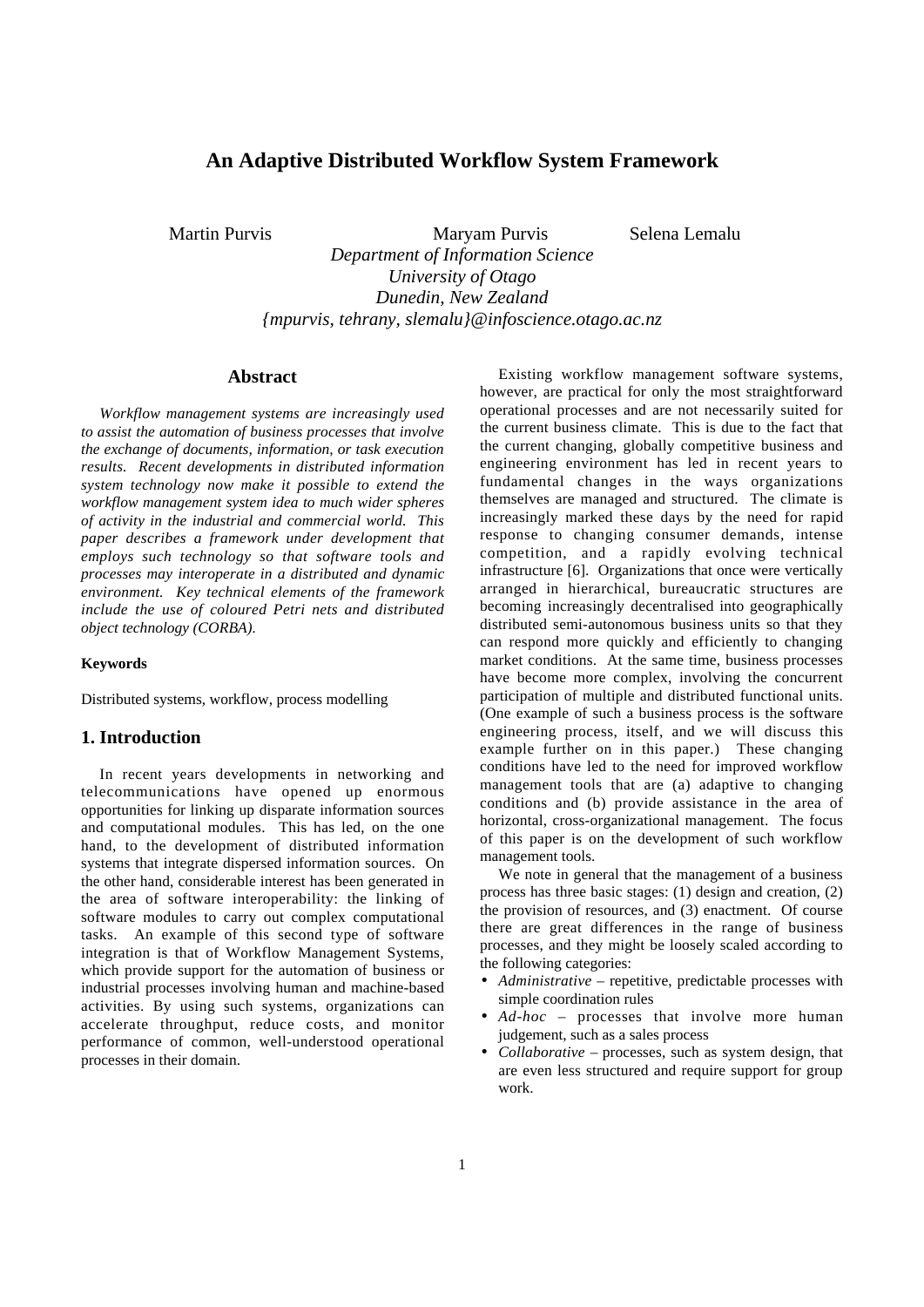Existing workflow management systems have primarily concentrated on *administrative* workflows, for which the processes are well-understood, and so these systems typically only offer support for *enactment* [12]. As a consequence, such systems often lack support for both design and for adaptation to the dynamic changes of resource needs and availability. Furthermore, most existing systems adopt a centralised architecture and do not operate across multiple platforms.

The focus of the current work is on the development and characterisation of dynamic workflows (ad-hoc and collaborative processes) in a distributed environment. We contend that the development of distributed, dynamic workflow systems, by facilitating the interoperation of tools and mechanisms in a heterogeneous environment, will be a key factor in the evolving information-intensive economic environment. Consequently they deserve significant attention from the software engineering community.

In this paper the following sections describe:

- the software architecture of the system
- key technical components that are used in connection with this architecture
- an example workflow, taken from the area of software engineering
- plans for adaptive workflow modelling, and
- conclusions and future work.

#### **2. System architecture**

The Workflow Management Coalition's Workflow Reference Model (Figure 1) shows the major components and interfaces within the architecture of a workflow management system (WFMS) [16], where a *workflow* is defined to be "the computerised facilitation or automation of a business process, in whole or part." The *Process Definition* component is used by the user to define and specify the sequence of operations of a workflow. Typically this will involve the use of some visual modelling representation. The *Workflow Engine* is responsible for the execution of the overall workflow, at various stages of which individual workflow applications (*Client Applications* or *Invoked Applications*) will be accessed or executed.

Although the Workflow Management Coalition has defined a graphical workflow modelling notation as a proposed standard, we use Petri nets to model workflow systems, due in part to their sound mathematical foundation and the fact that they have been used extensively in the modelling of dataflow mechanisms and distributed systems [14, 15]. In addition they have a graphical notation that is both intuitive and rigorous. Because of their formal properties, there are a number of techniques available for the quantitative analysis of their behaviour.



## **Figure 1. Reference architecture for the Workflow Management Coalition**

Petri nets consist of a net structure and a set of rules defining the behaviour of the net. We employ coloured Petri nets, which represent a powerful, high-level generalisation of conventional Petri nets [8]. The net structure is a bipartite, directed graph, *S =* (Ε,*P,T,A,E,G*), where

- Ε is a finite set of types (colours)
- *P* is a finite set of places
- *T* is a finite set of transitions
- *A* is the set of arcs ()
- *E* is a set of arc expressions that map each arc and variable value from the scope of its associated transition into a multiset of typed (from  $\infty$ ) values
- *G* is a set of guard functions that map variables in the scope of a transition into a type boolean.

Petri nets have an initial marking,  $M_0$ , of the set of places that indicate typed (coloured) tokens located at those places. For each transition, arcs directed into that transition (its "input arcs") identify places ("input places") whose marking contain token values that are within the variable scope of that transition. The behaviour of a net is governed by rules that determine when a given transition can fire. When a transition fires, a marking of the net, *M*, is transformed into a new marking, *M'*, that indicates a new distribution of tokens over the Petri net places. In general for a transition to fire, its guard must evaluate to TRUE and its input arc expressions must evaluate to non-empty colour values. More details concerning the behaviour of coloured Petri nets can be found in [8].

Significant reasons for preferring Petri net modelling in connection with process and workflow modelling over other notations are [15]:

• Despite their graphical nature, coloured Petri nets have a formal semantics, which makes the execution and simulation of Petri net models unambiguous. It can be shown that Petri nets can be used to model workflow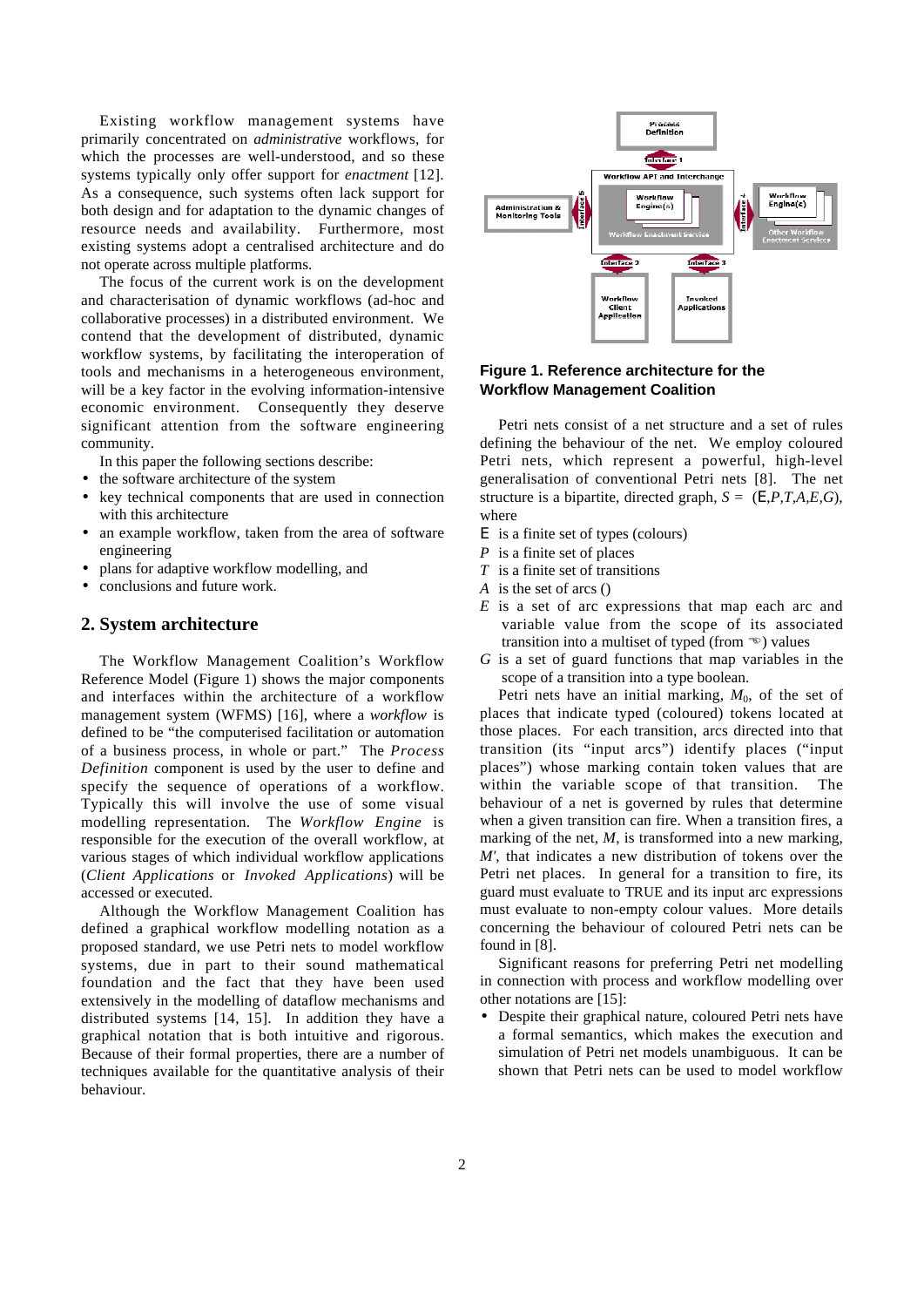primitives identified by the Workflow Management Coalition [15]

- Typical process modelling notations, such as dataflow diagrams, are event-based, but Petri nets can model both states and events. This enables a clear distinction between task enablement and execution and makes it easier to represent the time of task execution in the model
- The many analysis techniques associated with Petri nets make it possible to identify 'dangling' tasks, deadlocks, and safety issues.

#### **2.1. Workflow engine component**

We use the Renew (Reference Net Workshop) [9] modelling tool to represent and execute the workflow model. Renew employs a variant of coloured Petri nets (which are called "reference nets") and supports "synchronous channels", which will be described below. Renew is written in Java and comes with the complete source code, which has enabled us to make modifications in order to incorporate it into our system. In Renew, Petri net arc inscriptions are Java expressions and token types (colours) can be any Java class. Transition expressions are also available in Renew, which are Java expressions that are evaluated at the time of transition firing. A transition expression, for example, can use the equality operator, =, to affect the binding of variables within the variable scope of the transition. An example Renew Petri net is shown in Figure 2. Petri net places are shown as circles, and transitions are shown as rectangles.



#### **Figure 2. A coloured Petri net**

In Figure 2 [9] a token in the leftmost place has a value of 42. The leftmost transition takes this token as an input and deposits a token with a value of 4 and another token with a value of 2 in two separate places. The succeeding transitions bind the variables x and xx to the values of the incoming tokens. Each transition has its own variable scope, so that x is bound to different values for the two middle transitions.

When a Petri net is created using the *Process Definition* component, a static (Java class) structure is created. When a simulation is started by the *Workflow Engine*, a new instance of that net is created. Two such

instances can communicate with each other by means of "synchronous channels" [3,9,10,11], which provide a mechanism for the synchronization of two transitions (in two separate nets) which fire atomically at the same time. The initiation ("calling") transition has a special net inscription, called a "downlink", which passes parameterised information to the designated subordinate net transition. The downlink expression must make an explicit reference to the other net instance, so it takes the form, netexpr:channelname(arg, arg, …). The designated transition in the subordinate net has an "uplink" inscription, which is used to serve requests from downlink calls. The uplink expression has the form :channelname(arg, arg, …). Hierarchical Petri nets are (usually) those for which a single transition can be substituted by an appropriately structured subnetwork. Although the reference nets of Renew are designated in [2] to be non-hierarchical, we have implemented hierarchical coloured Petri nets with Renew by using synchronous channels. This means that a workflow can be refined hierarchically in our system, using the Petri net formalism.

We also distribute subnets across various processors via the construction of wrapper classes, called "stub classes", which are used to access the synchronous channel mechanism. The pair of channel invocations or synchronization requests that are required to start a subnet, and for control to be returned to its top-level net, are put in the body of a method within the subnet's wrapper class. Nets located on different machines can communicate via method calls and by means of CORBA (the Common Object Request Broker Architecture) [9, 11].

#### **2.2. Process definition component**

The process definition tool in our workflow system currently uses the Renew net editor, which is based on the JHotDraw package [9]. A net can be drawn in a drawing window and saved to a file in a textual format. However there is no connection between separate drawings, *i.e.* there is no "point and click" mechanism for moving between levels in the hierarchy.

The Renew system assists in the construction of syntactically correct models by (a) making an immediate syntax check whenever an inscription is added or changed, (b) by providing menu options that when selected run extra checks (*e.g.* syntax checking and detecting naming conflicts), and (c) by not allowing the user to draw an arc between two places or two transitions.

## **2.3. Invoked workflow application***s*

When an individual Petri net transition is fired during the course of a model execution by the workflow engine,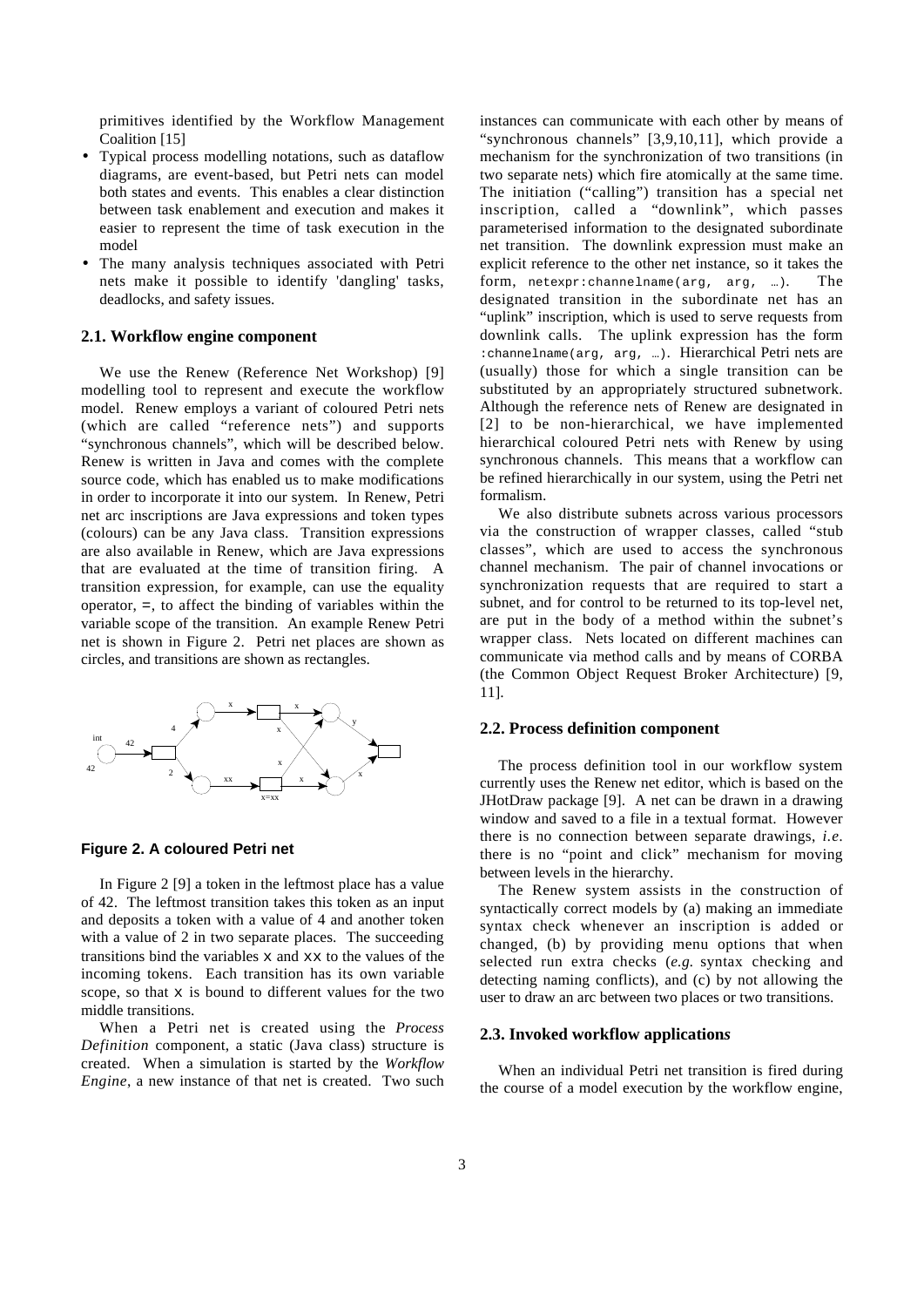an application program may be accessed to carry out a particular task. This may involve, for example, the saving of information to a database, the presentation and collection of information to and from a client's computer terminal, or the sending of some email messages. For those applications not already written in Java, we construct Java wrappers and access the wrappers by means of method calls (an action method) when a transition fires. Applications resident on remote computers are accessed by means of CORBA calls to the remote Java programs that provide the relevant services. Consequently application programs may be distributed across a network and accessed at the appropriate time by the workflow engine during workflow execution.

We illustrate how an application can be invoked by means of CORBA by a simple example (to increment a number on the server) described in Listings 1 and 2 and Figure 3.

#### **Listing 1. Server class**

```
package Incrementer;
public class IncrementImpl extends
   Incrementer._IncrementImplBase{
   private int sum;
   public IncrementImpl(java.lang.String name){
     super(name);
    sum = 0;
     System.out.println("Initial value of sum: "
      + sum);
 }
   public IncrementImpl(){
     super();
 }
   public int increment(){
    sum++; return sum;
 }
   public void sum(int val){
    sum = val;
 }
   public int sum(){
     return sum;
 }
   public static void main(String[] args){
     try{
       org.omg.CORBA.ORB orb =
         org.omg.CORBA.ORB.init();
       org.omg.CORBA.BOA boa = orb.BOA_init();
       Increment increment = new
         IncrementImpl("MyObject");
       boa.obj_is_ready(increment);
       System.out.println("Press return to exit
         server");
       try{
        System.in.read();
       }catch(Exception e){
        System.out.println(e);}
       boa.deactivate_obj(increment);
       orb.shutdown();
     }catch(Exception e){
      e.printStackTrace(); }
   }
}
```
#### **Listing 2. Client class**

}

```
package Incrementer;
public class IncrementClient{
   public IncrementClient(){
 }
   public static int incrementExecute(){
    String[] \arg s = \{ ""\};
     org.omg.CORBA.ORB orb =
       org.omg.CORBA.ORB.init(args, null);
     Increment incrementer =
       IncrementHelper.bind(orb, "MyObject");
    for(int i=0;i<1000;i++){
       incrementer.increment();
     };
     return incrementer.sum();
   }
          \overline{\phantom{a}}
```


#### **Figure 3. Increment net**

## **3. An example workflow**

We consider an example application in the area of software engineering itself – the software development process and workflows associated with it. We are aware of the existence of tools that have been developed specifically to support the modelling and management of software development processes e.g. the commercial, Petri net-based environment, Process Weaver [5], but the focus of this paper is not limited to the software engineering domain alone. Software engineering is an interesting workflow problem area, because software development is a difficult, human-intensive activity that often involves distributed, concurrent activities, and processes are often subject to changing circumstances, such as changing requirements or available technology.

#### **3.1. The software change process**

For our example, we consider one component of software development: the software change process, which we have adapted from [1]. The underlying process involves the modification of a program unit (for example, a Delphi unit which is divided into interface and implementation sections) caused by changes in the global specification of a system. Our top-level net shown in Figure 4 has a single task called Change unit, which serves as the driver for the subnet shown in Figure 5. It is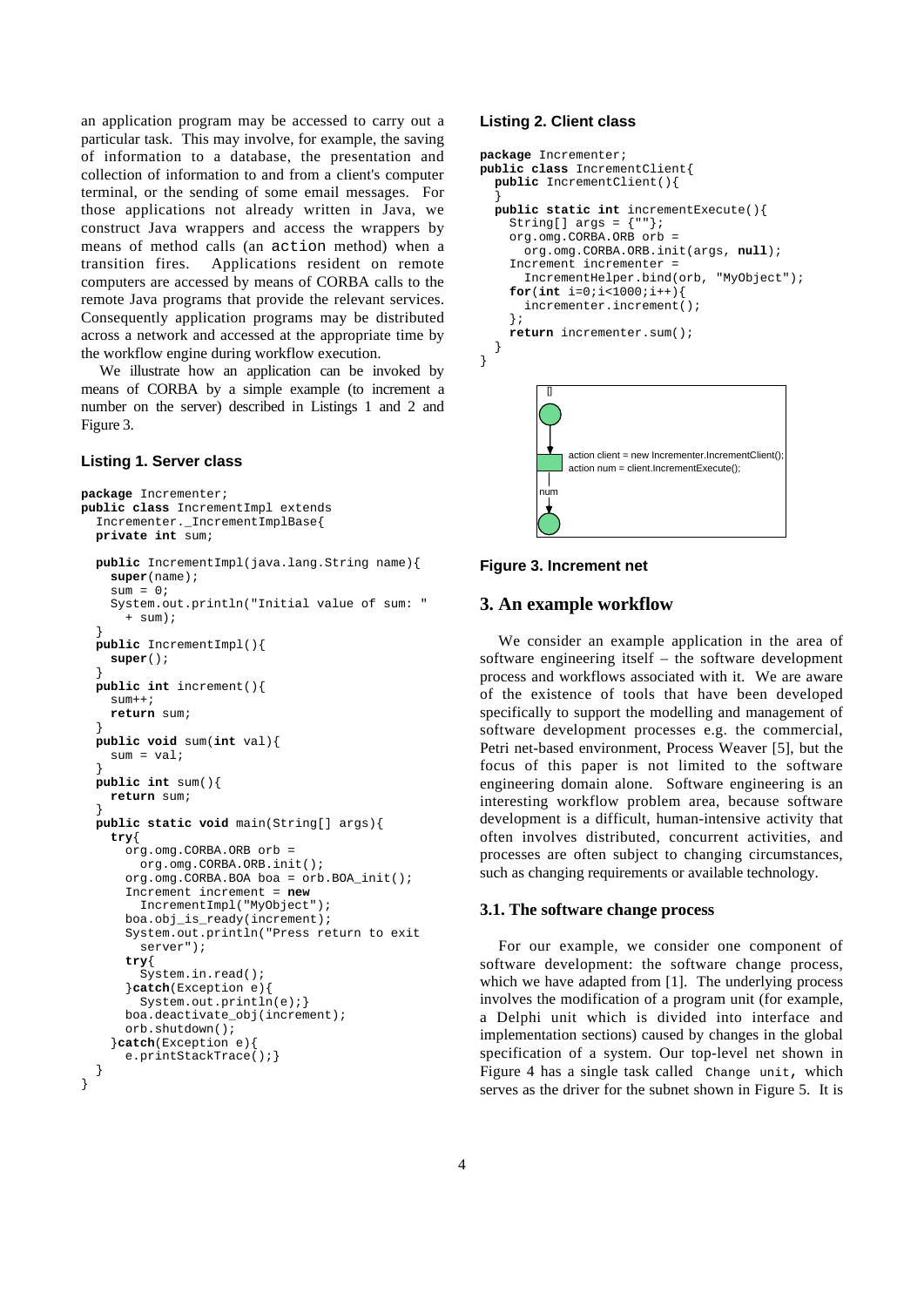in the subnet that the actual change process takes place. Additional tasks from the maintenance and enhancements phase of the overall system development life cycle could be added to the top-level net, and each task implemented by an additional subnet.



### **Figure 4. The software change process Petri net (top-level view)**

Assume that a document specifying a required change to be made to the global system specification has been received, and the specific unit that is affected by this change has been identified (Figure 4). The refinement of the Change Unit process is shown in Figure 5. This is an example of hierarchical Petri net refinement and presents six basic tasks: Design the change, Propose interface change, Unit coding, Generate test cases, Compile and Run tests.

The communication between the two nets shown in Figures 4 and 5 is conducted via synchronous channels. A wrapper class was created for the subnet of Figure 5, using the Renew StubGenerator and StubCompiler. The interface to the wrapper class contained a single triggering method specifying the type of the arguments to be passed in (a document) and out (a unit). Two synchronization requests (downlink inscriptions) were placed in the method body to synchronize the invoking transition (Change Unit) in the top-level net (Figure 4) with the initial transition in the subnet (Figure 5) via the channel, startChangeUnit, and with the final transition in the subnet via the channel result. The second channel is needed to make the Change unit transition wait until the method call completes and produces a token to deposit in the New unit output place. An explicit method call identifier (instance) is recommended (but not required) in both synchronization requests to handle concurrent method calls.

It is assumed that during the Design the Change task, there will always be a change to the software unit implementation and that it will involve a change to the code. A copy of the interface must be extracted so that test cases can be generated from it. The distinction between whether the Design the Change task modifies the interface of the original unit or not, is made because a modified interface must be routed to the Propose Interface Change task, a composite task whose

implementation is not shown here (it concerns the requirement that all designers who use a given unit agree on any new interface definition for the unit before a change operation can proceed).



#### **Figure 5. The unit change process refinement subnet accessed from net of Figure 4**

If the re-coded unit is compiled successfully, the test cases are executed in connection with that compiled unit. Otherwise, the unit is returned to the Unit Coding task to be re-coded.

The change process is terminated when the unit passes the test.

## **4. Towards adaptive workflow**

In many situations processes, resources, and the constraints associated with various businesses and organizations that we are trying to model are changing frequently. The architecture of workflow systems should be sufficiently flexible to cope with these unpredictable changes. Since a change in one component of the system can have some impact on the rest of the process, these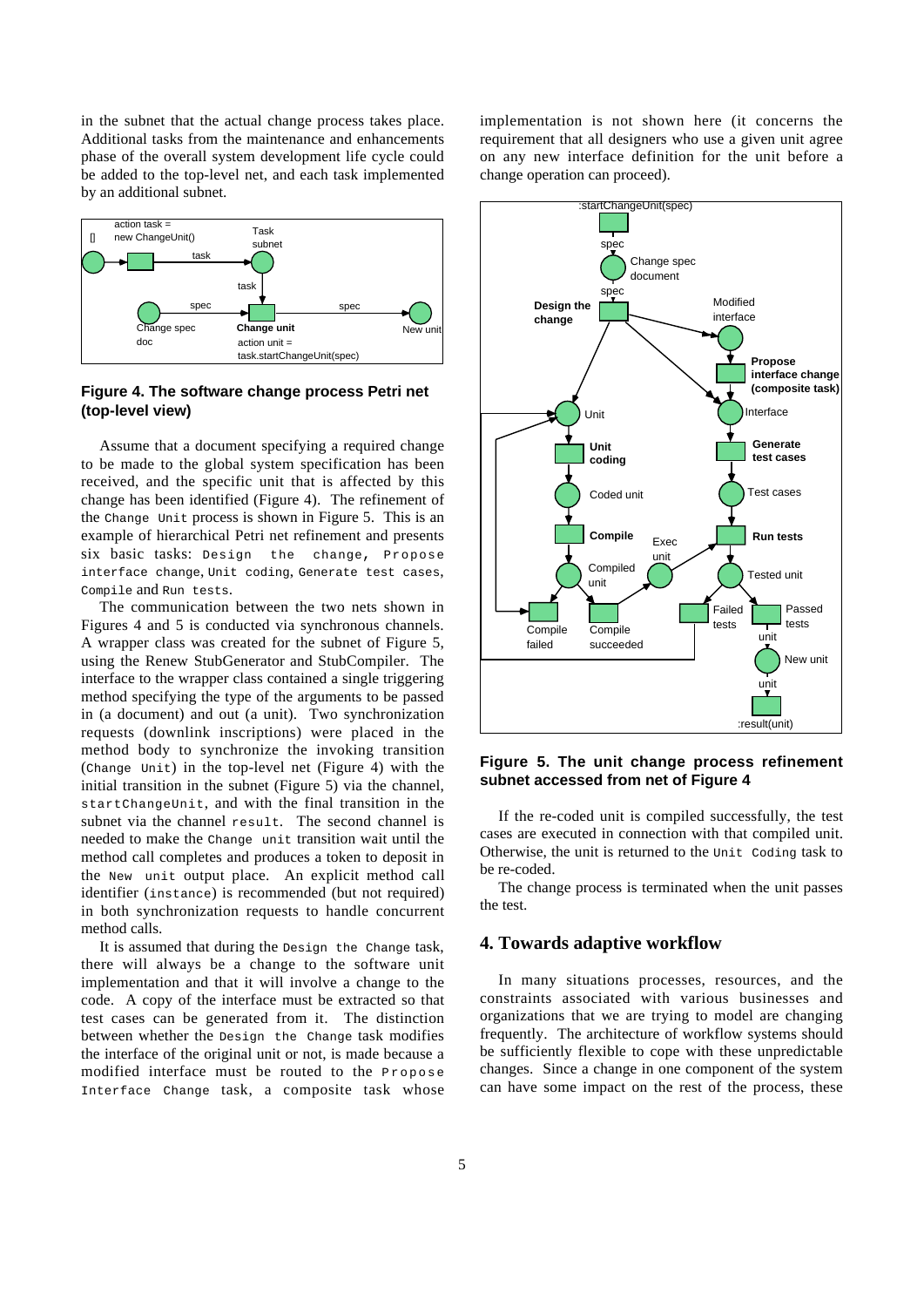changes should be explicitly represented on the overall process model which could be viewed by all the participants of the system. In a distributed workflow system, where each section of an organization might be in a different geographical location, designated regional representatives should be able to modify some aspects of their sub-process if they need to do so. At the same time the interaction between various sub-processes should be managed by maintaining an overall organizational model that provides dynamic links to distributed, changeable sub-processes. This resulting overall model can reveal any inconsistencies or any other problems which can arise due to resource conflicts.

Changes to the workflow can be either static or dynamic. Static changes refer to those changes made to the workflow while it is not being executed. Modification can be made to various elements of workflow, such as the process, the available resources, as well as the changes that can be made to the resource allocation mechanism. Dynamic changes refer to those changes made to the active instances of the workflow [13].

In the workflow literature, various categories of adaptability have been defined [13] such as *flush, abort, migrate, adapt,* and *build,* with each of these terms representing a respective increase in the extent to which the system adapts to change. In flush mode situations all current instances are allowed to complete according to the old process model, but new instances are planned to follow the new model. For the other four modes, the existing, active instances of the workflow can be impacted by the change. In the *abort* mode the current active instances are aborted, in the *migrate* mode, the execution of the workflow continues while the new changes are integrated into the process, in the *adapt* mode the process must be altered for individual instances in order to accommodate some exceptional cases, and in the *build* mode the whole process can be rebuilt at runtime so that the appropriate process model that corresponds to the particular situation at hand can be created.

Our approach is to use the *migrate* mode. Each workflow is an instance of a workflow template (a Java class). When a new workflow (template) is produced, old instances are allowed to execute to completion if their tokens occupy places that have been changed under the new arrangement. Otherwise a new instance of a model is produced and the tokens are inserted into the appropriate places. The system keeps track of multiple models to accommodate both old and new workflow instances and their job tokens. In such a scenario the old model is linked with the new model by means of sharing the same resources. As the old job tokens are completed old model instances can be discarded.

An example of how the *migrate* mode works is shown in Figure 6.



**Figure 6**. **An adaptive Petri net example**

Figure 6 (a) shows an existing workflow associated with the receipt of an order and its processing (adapted from [4]). Shipping of merchandise and billing are carried out in parallel. It is subsequently decided to carry out billing and shipping sequentially. At the time that this change is made to the model, we may have some existing tokens that are already in the parallel segment of the old model. In order to accommodate this change dynamically, we must include the existing tokens in the old part of the model as a part of the new, combined model until their tokens complete their transit through the workflow (as in the case of *flush* mode), as shown in Figure 6 (c). This is achieved by making sure that separate workflow instances are coupled by means of synchronous channels.

However if there are existing tokens only in the "early" part of the model that is unaltered in the new model, then we just "migrate" to the new model. This migration is accomplished by saving the state information of the existing instance of the workflow and importing that information into a new instance of the new model which has the sequential arrangement of the Billing and Shipping tasks.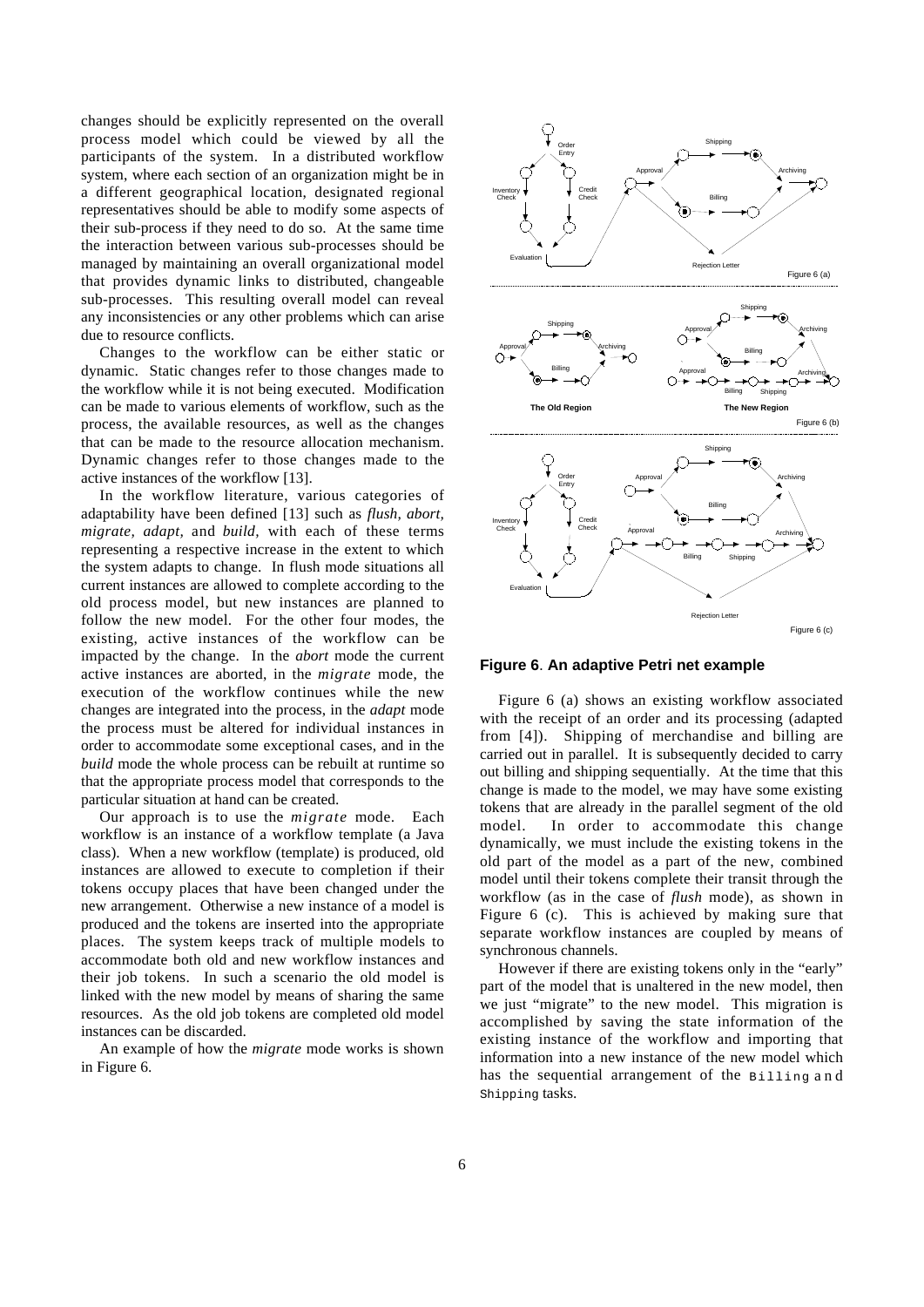## **5. Conclusion**

This paper describes a framework for a distributed adaptive workflow system. A prototype of the system has been developed where the process definition can be represented by means of a Petri net formalism. The workflow engine employs coloured Petri nets and uses the Renew implementation as a system component that links with workflow applications by means of CORBA technology, enabling access to remote clients and servers.

We are planning to extend the current system with the following capabilities:

- Use CORBA services such as the Naming, Trading, Event, and Persistent Services in order to maintain a flexible system architecture
- Provide timed tokens in order to measure the performance of the system and examine the extent to which the process deadlines have been met
- Provide utilities for graphically monitoring system status and performance throughput. Further research activities involve:
- Exploring the possibility of using third party tools for analyzing the properties of the model such as reachability, boundedness, deadlocks, and liveness
- Using agent technology in order to adapt the process in response to various agents which can be made responsible for monitoring the system from different points of view, such as resource allocation.

We emphasise that the work described here will apply not just to workflow management systems as they are currently applied in the business community, but to the larger scheme of adaptive, distributed software process execution, where growing software interoperability means that complex tasks may be executed across a distributed environment. It is for this reason that distributed agent technology is likely to play an increasingly important role in the development of workflow architectural frameworks such as described in this paper.

## **Acknowledgements**

The work reported in this paper has been funded by an Otago Research Grant entitled "Adaptive Workflow Modelling in a Distributed Environment". We wish to acknowledge the practical and theoretical support we have received from Olaf Kummer, an authority on Renew, and the contribution of Dr Stephen Cranefield as a project advisor.

### **References**

[1] S. Bandinelli, A. Fuggetta, C. Ghezzi and L. Lavazza, "SPADE: An environment for software process analysis, design, and enactment", *Software Process Modelling and Technology*, A. Finkelstein, J. Kramer and B. Nuseibeh, (eds.), pp. 223-247, Research Studies Press, Taunton, England, 1994

- [2] R. Bastide, D. Buchs, M. Buffo, F. Kordon and O. Sy, *Questionnaire for a taxonomy of Petri net dialects* <http://www-src.lip6.fr/homepages/Fabrice.Kordon/ PN\_STD\_WWW/Oresult.html>
- [3] S. Christensen and N. Damgaard Hansen, "Coloured Petri nets extended with channels for synchronous communication", *LNCS 815, Application and Theory of Petri Nets 1994, Proc of 15th International Conference, Zaragoza, Spain, June 1994*, R. Valette (ed.), pp. 159-178, Springer-Verlag, Berlin, 1994
- [4] C.A. Ellis, K. Keddara and G. Rozenberg, "Dynamic change within workflow systems", *Proc of Conference on Organizational Computing Systems (COOCS'95), Milpitas, CA, August 1995*, pp. 10-21, ACM Press, New York, 1995
- [5] W.H. Ett and S.A. Becker, "Evaluating the effectiveness of Process Weaver as a process management tool: A case study". 19 94 <http://source.asset.com/stars/loral/pubs/pw94/pw.htm>
- [6] M. Hammer and J. Champy, *Reengineering the Corporation*, Harper Business, New York, 1993
- [7] Y. Han, A. Sheth and C. Bussler, "A taxonomy of adaptive workflow management", *1998 ACM Conference on Computer Supported Cooperative Work (CSCW-98), Seattle, WA, November 1998* <http://ccs.mit.edu/klein/cscw98/paper03>
- [8] K. Jensen, *Coloured Petri Nets Basic Concepts, Analysis Methods and Practical Use, Vol. 1: Basic Concepts*, Springer-Verlag, Berlin, 1992
- [9] O. Kummer and F. Wienberg, *Renew User Guide, Release 1.*3 University of Hamburg, Department for Informatics, Theoretical Foundations Group and Distributed Systems Group, September 2000 <http://www.informatik.uni-hamburg.de/TGI/renew/>
- [10] O. Kummer, "Simulating synchronous channels and net instances", *5. Workshop Algorithmen und Werkzeuge für Petrinetze*, J. Desel, P. Kemper, E. Kindler and A. Oberweis (eds.), pp. 73-78, Forschungsbericht Nr. 694, Universität Dortmund, Fachbereich Informatik, October 1998
- [11] O. Kummer. "Tight integration of Java and Petri nets", *6. Workshop Algorithmen und Werkzeuge für Petrinetze*, J. Desel and A. Oberweis (eds.), pp. 30-35, J.W. Goethe-Universität, Institut für Wirtschaft-informatik, Frankfurt am Maim, October 1999
- [12] P.D. O'Brien and W.E. Wiegand, "Agent based process management: applying intelligent agents to workflow", *The Knowledge Engineering Review*, 13(2):1-14, June 1998